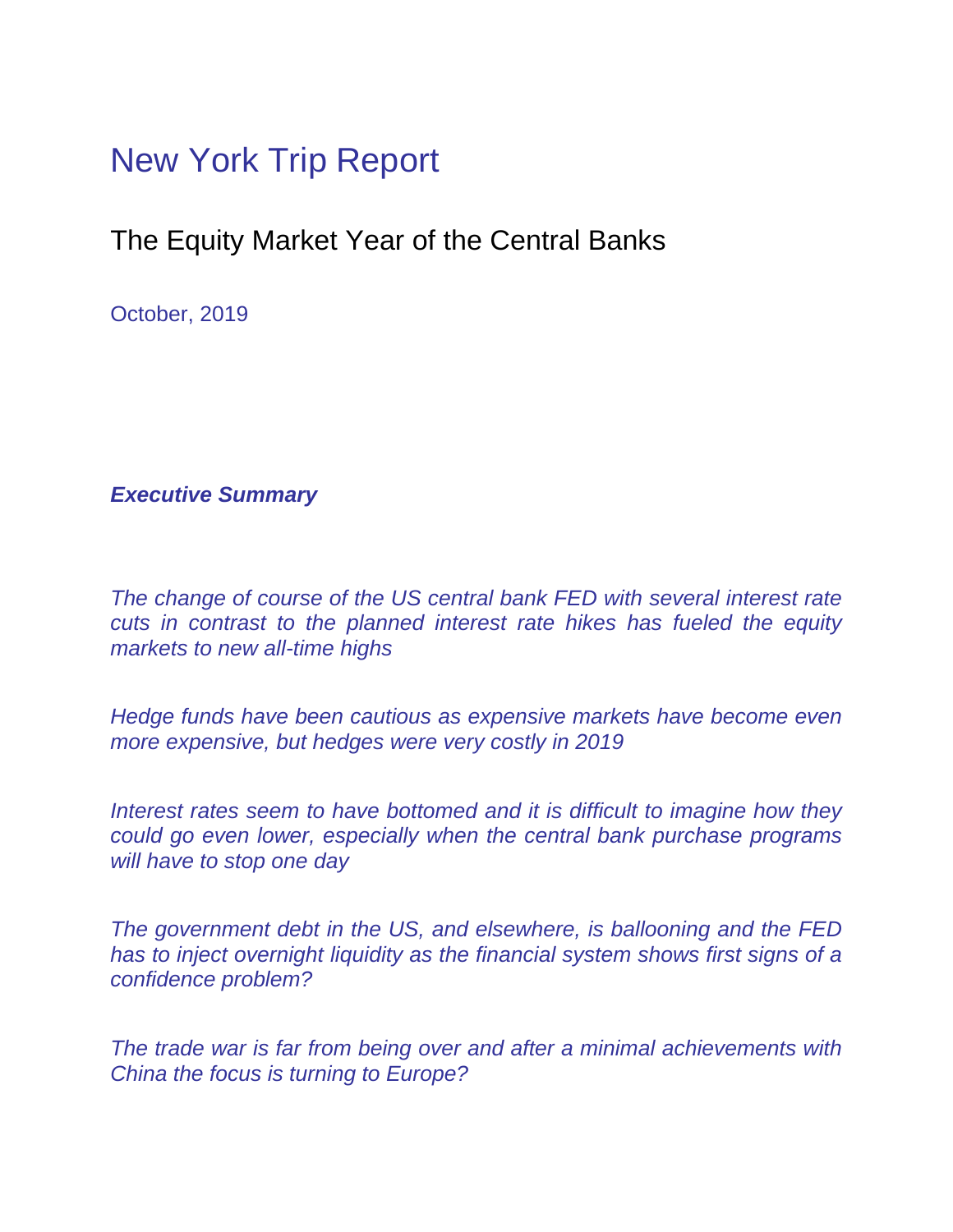## **Multi-Manager Platforms**

In recent years, multi-manager platforms have grown in importance as an efficient way of getting diversified exposure to hedge fund returns. Due to their above average risk-return numbers, the demand for such multi-manager platforms was quite strong.

Multi-manager platforms are a collection of different portfolio managers (who specialize in different asset classes), organized by one overarching manager (the asset manager). The asset manager establishes an umbrella vehicle with sub-funds that invest in specific asset classes and strategies (e.g. L/S equity, fixed income arb, macro, etc.), and is responsible for the selection and allocation of capital to the underlying managers within the portfolio. The asset manager can select the best portfolio managers in a given category, eliminating the need to build in-house capabilities across any of the asset classes it invests in.



Source: Brown Brothers Harriman & Co.

Main advantages of multi-manager platforms often are seen in the diversification, similar as traditional fund of hedge funds, not putting all your eggs into one basket. Further in setup-defined freedom of the portfolio managers to focus on their core responsibility of portfolio management, while still receiving the benefits of a relatively captive flow of assets via the asset manager. Another benefit lays in the dynamic allocation of capital (compared to the more static traditional fund of hedge funds approach) and more efficient use of capital, mainly through application of leverage on their quite diversified and sometime even factor neutral hedged portfolios.

But even in the multi-manager space not all that glitters is gold. There have been more wind downs in the past than one would expect. A few of them have been related simply to performance. It seems not so easy to attract always the best talents in the industry to join a multi-manager platform. Quality managers sometimes prefer the freedom of trading within their independent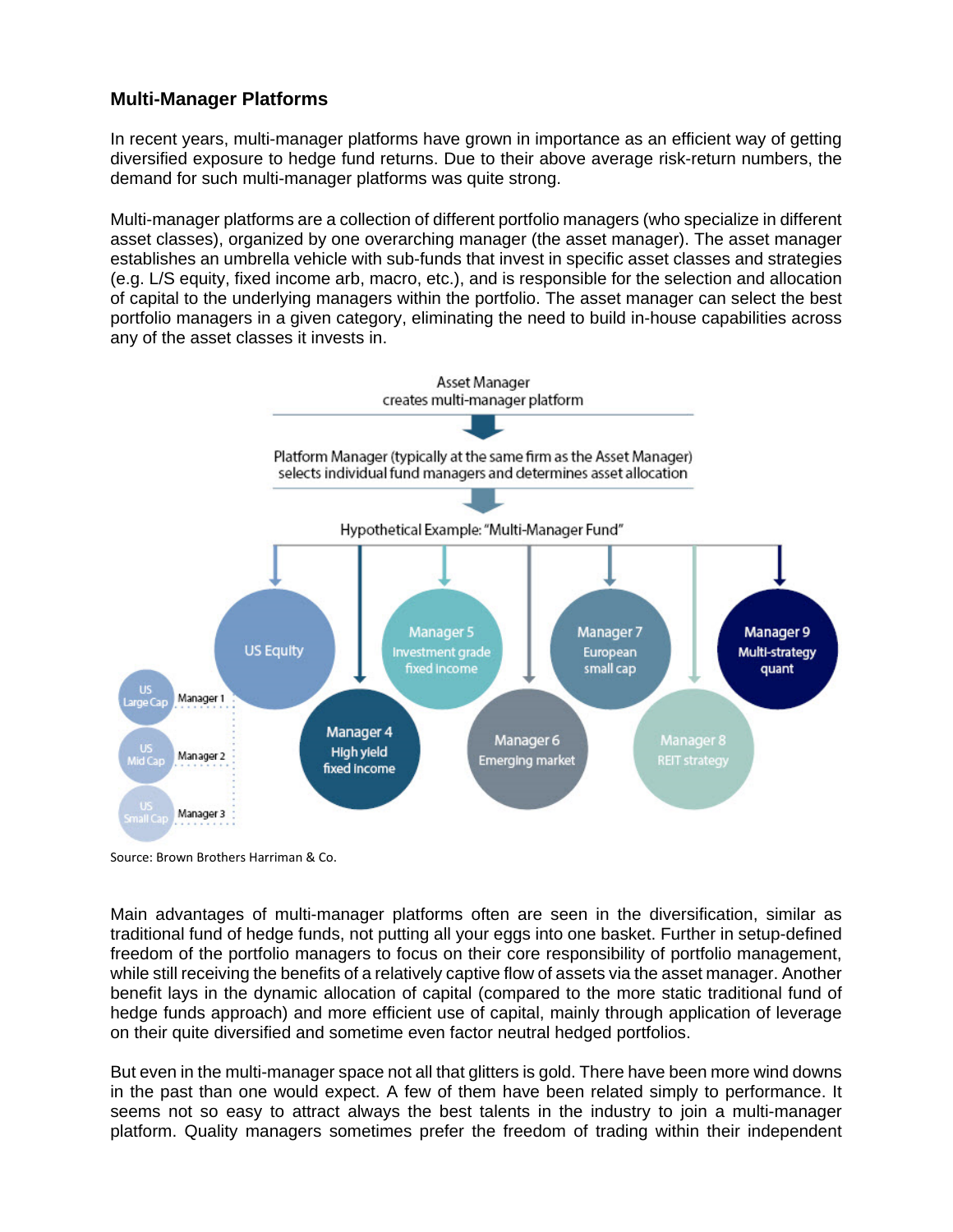funds over the potential limitations (often driven by risk considerations) which they have to accept within the multi-manager approach. Another liquidation was based on an insider trading case of one portfolio manager, putting at risk the entire structure. Other cases are hard to judge, but probably mainly related to missing economic success. Setting up and running a multi-manager platform requires decent investments into infrastructure and head counts. Lack of income through missing performance fee can lead to the termination of the structure.

There are a few important differences between various multi-manager platforms that are key for a potential investor to analyze carefully before a potential investment.

**Different handling of netting risk:** Netting risk arises from the fact that payouts for portfolio managers on platforms are typically based solely on the performance of individual manager books, with little, if any, regard to the performance of the overall fund. It refers to the cost of having to compensate performing managers in situations in which other managers on the platform, and the overall fund potentially, do not generate returns. Netting risk is borne by platforms in the case of platforms that charge fixed management fees, and by investors in the case of platforms that charge 'pass through' costs for manager payouts.

As an example, Millennium International which is probably the largest and most well-known manager platform fund charges no management fee on the fund level, but all management and performance fees on the individual managers are charged to the fund as a cost. In other words, the entire compensation of the managers is passed through to the fund. Well performing portfolio managers are passing through a lot as they earn performance fee on their pool of money while negatively performing managers also pass through some fixed costs. The total amount of costs is based on each underlying manager - similar to a FoF set-up - and therefore can be very considerable, even if the overall fund did not perform. This is the case when the negative contribution from the poorly performing managers compensates or over-compensates the positive returns from the performing managers. In contrast, AB Arya which is the former Visium Global manager platform charges a performance fee of 2% and pays any netting risk above this 2% out of its own pocket. This is a big difference as the pass-through costs of Millennium were about 8% per annum in average over the past 10 years!

**First loss platforms:** A first loss platform is essentially a collection of managed accounts where each portfolio manager absorbs the losses up to a defined amount. The loss is absorbed by the portfolio manager posting an amount, typically 10% of their allocated trading capital, which can be thought of as collateral. In other words, if a PM wants a USD 100 mn account from a platform then they are responsible for allocating USD 10 mn with the remaining USD 90mn being allocated by the platform. This USD 10 mn first loss tranche, in theory, protects the investors from losses of up to 10%, as negative P&L is allocated to the manager's capital first. Investors' capital is only negatively impacted if losses exceed the manager's USD 10 mn buffer. The managed account structure gives the platform the flexibility to pull accounts before losses of more than 10% are experienced, theoretically protecting investors. In return for absorbing losses, managers are typically very well compensated, with 50% performance fees not uncommon.

Such multi-manager funds offer increased downside protection as a good portion of the losses are absorbed by the portfolio managers, but the upside is also limited through the 50/50 split of potential returns between the managers and the platform. Less than 50% ends up in the pocket of the end investors.

One of the main risks the bull market during the last decade probably facilitated to hide: **leverage.** The following chart shows the leverage (regulatory to net assets) of three of the largest multimanager funds in the world.